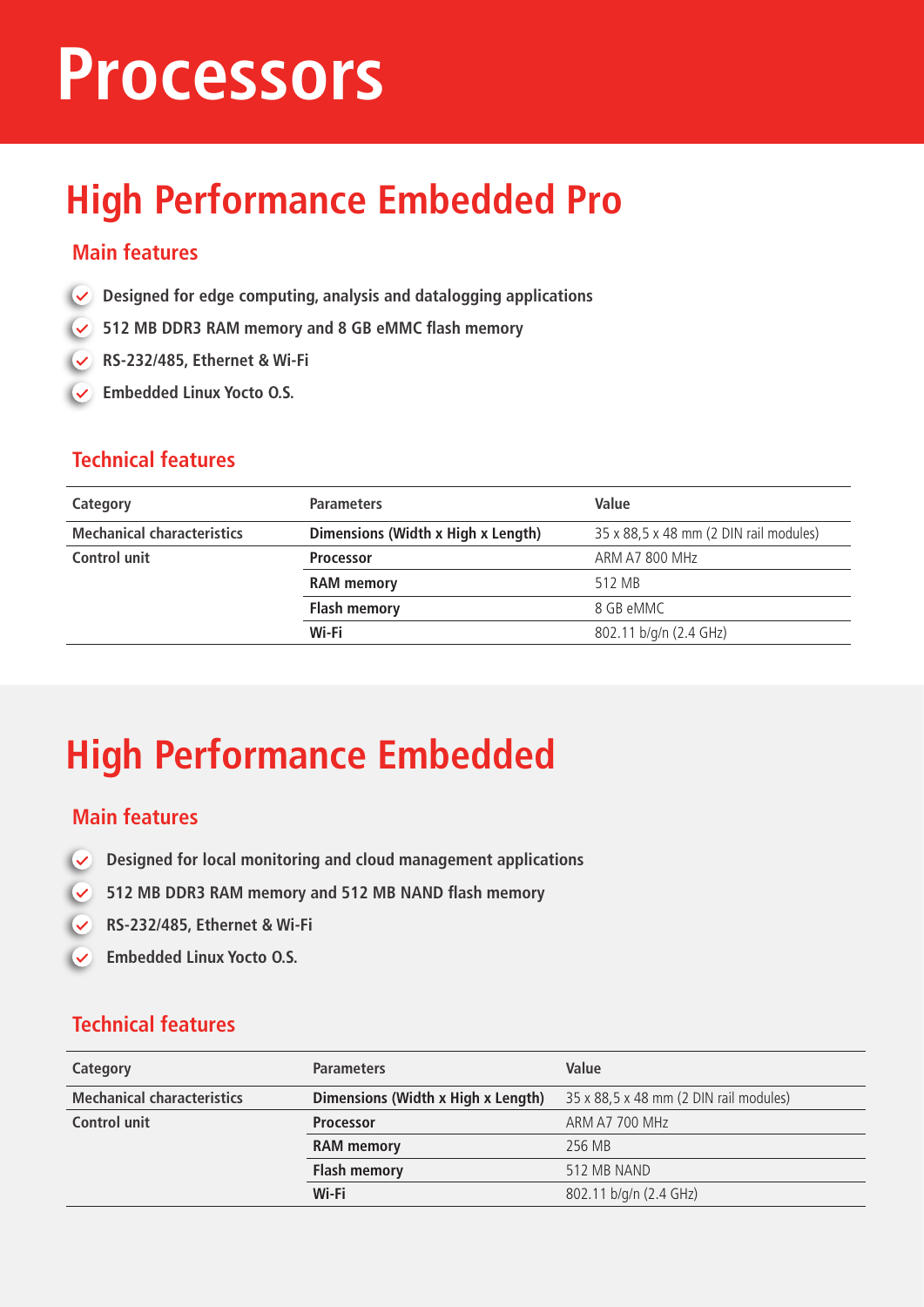### **Low cost embedded CPU**

#### **Main features**

- **Designed for real-time data capturing, reception and sending**
- **Dual-core @ 240 MHz**
- **8 MB SRAM & 8 MB Flash**
- **Integrated 2.4 GHz Wi-Fi**

| <b>Parameters</b>                  | Value                                  |
|------------------------------------|----------------------------------------|
| Dimensions (Width x High x Length) | 35 x 88,5 x 48 mm (2 DIN rail modules) |
| <b>Processor</b>                   | ESP32 Dual-core 32-bit 240 MHz         |
| <b>SRAM</b> memory                 | 8 MB                                   |
| <b>Flash memory</b>                | 8 MB                                   |
| Wi-Fi                              | 802.11 b/g/n (2.4 GHz)                 |
| <b>BT</b> (optional)               | BT/BLE dual mode                       |
|                                    |                                        |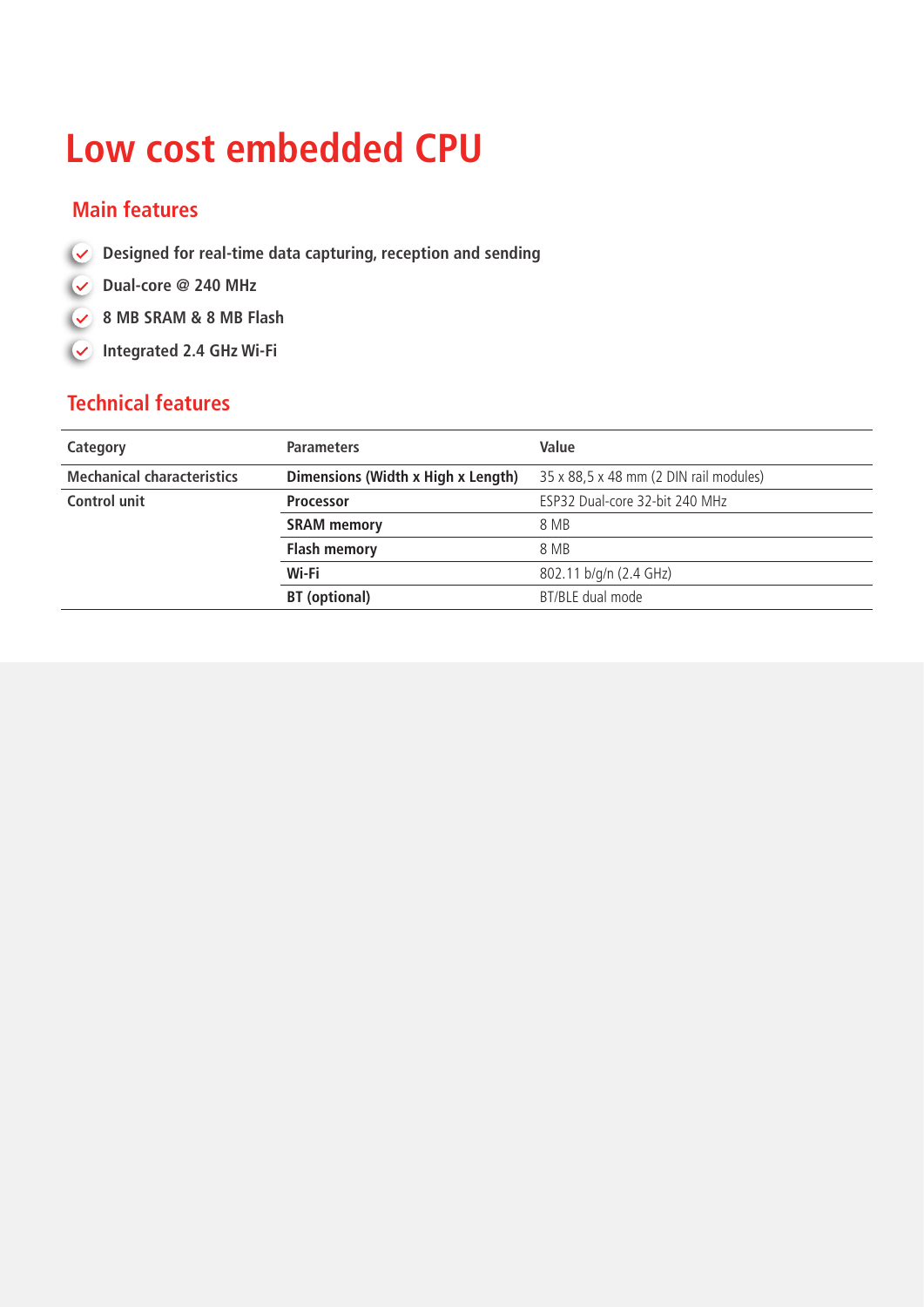## **Power supply**

## **230 Vac Power supply**

#### **Main features**

- **Versatile, universal and robust**
- **Reset button configurable via software**
- **Multi-voltage and multi-frequency switching regulator**
- **Up to 10 modules connected to the same power supply**

#### **Technical features**

| Category                          | <b>Parameters</b>                  | Value                                   |
|-----------------------------------|------------------------------------|-----------------------------------------|
| Power supply                      | <b>Power</b>                       | 85264 Vac / 120370 Vdc                  |
|                                   | <b>Frequency</b>                   | $4763$ Hz                               |
|                                   | Consumption                        | 10.5 VA / 6.5 W                         |
| <b>Mechanical characteristics</b> | Dimensions (Width x High x Length) | 17,5 x 88,5 x 48 mm (1 DIN rail module) |
| User interface                    | <b>Button</b>                      | Reset button                            |
|                                   |                                    |                                         |

## **12/24 Vdc Power supply**

#### **Main features**

- **Ideal for machinery applications**  $\overline{\mathbf{v}}$
- **Reset button configurable via software**
- **12 & 24 Vdc power supply**
- **Up to 10 modules connected to the same power supply**

| Category       | <b>Parameters</b>                                             | Value                                   |
|----------------|---------------------------------------------------------------|-----------------------------------------|
| Power supply   | <b>Power</b>                                                  | $9.36$ Vdc                              |
|                | <b>Consumption</b>                                            | 0.520 W                                 |
|                | Mechanical characteristics Dimensions (Width x High x Length) | 17,5 x 88,5 x 48 mm (1 DIN rail module) |
| User interface | <b>Button</b>                                                 | Reset button                            |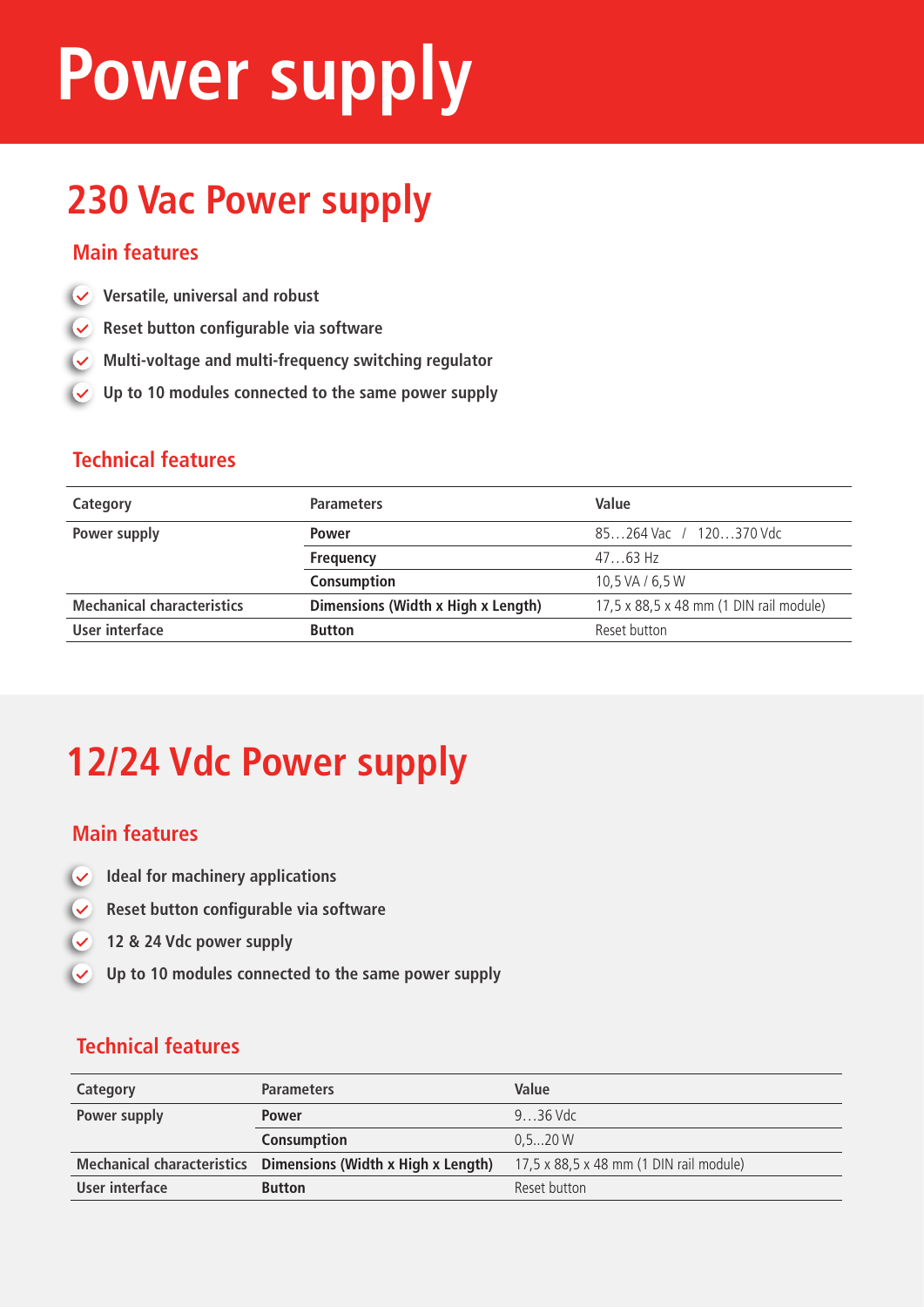## **Battery**

## **Supercapacitor**

#### **Main features**

- **Ideal to avoid a power supply failure of your monitoring**
- **Alarms sending in case of failure of the electrical supply**
- **Average battery life of 2 minutes**
- **Perfect to monitor critical applications**

| Category                          | <b>Parameters</b>                  | Value                                  |
|-----------------------------------|------------------------------------|----------------------------------------|
| <b>Mechanical characteristics</b> | Dimensions (Width x High x Length) | 35 x 88,5 x 48 mm (2 DIN rail modules) |
| Supercapacitor                    | Average lifetime                   | 2 minutes                              |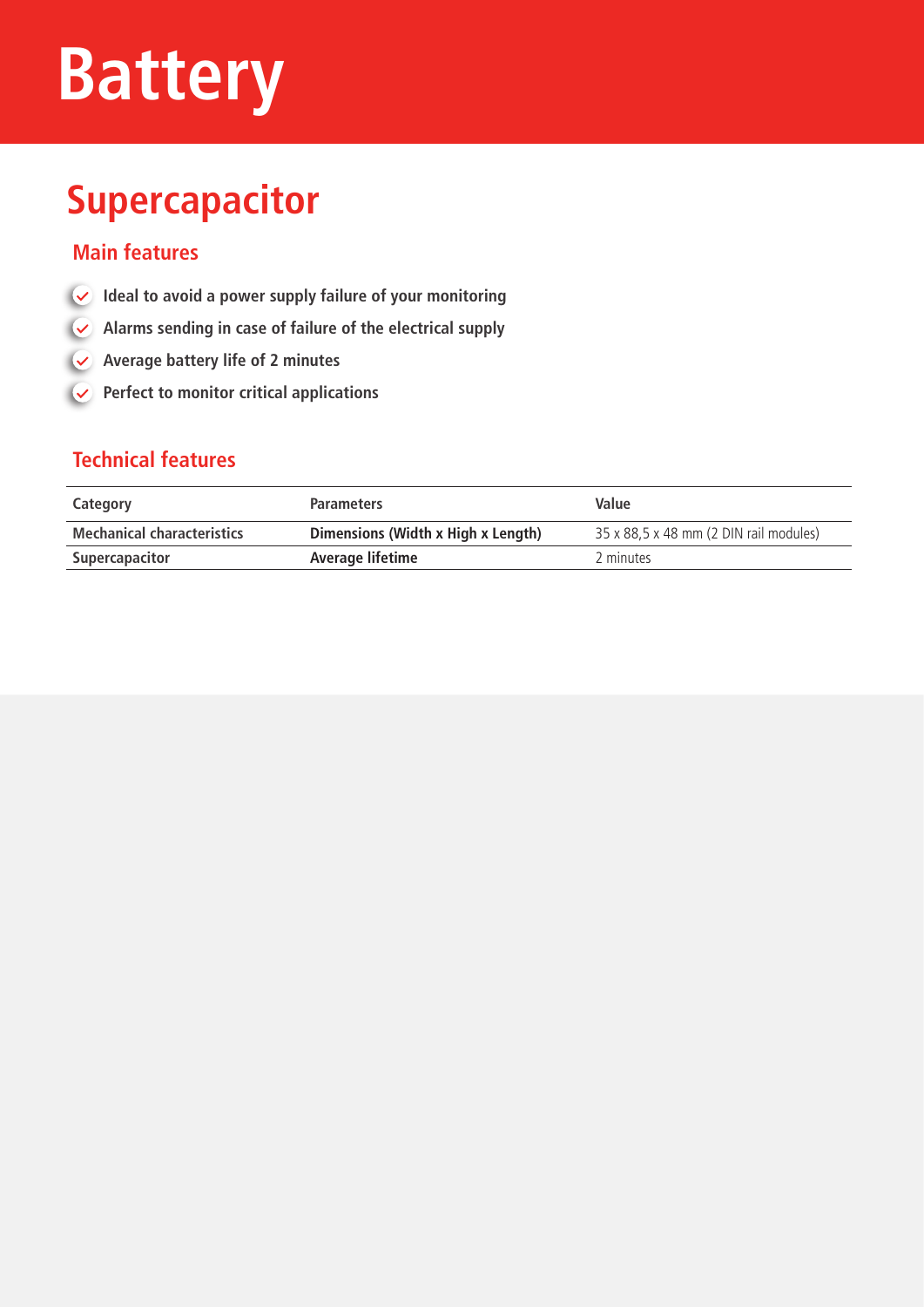## **Communications**

## **RS-232, RS-485 & Ethernet**

#### **Main features**

- **Simultaneous communication via RS-232 and RS-485**
- **Baudrate configurable from 9600 to 115200 bps**
- **10/100 Mbps Ethernet port**
- **Galvanically isolated communications**

#### **Technical features**

| Category                          | <b>Parameters</b>                  | Value                                   |
|-----------------------------------|------------------------------------|-----------------------------------------|
| <b>Mechanical characteristics</b> | Dimensions (Width x High x Length) | 17,5 x 88,5 x 48 mm (1 DIN rail module) |
| Serial interface                  | Type                               | RS-232/485                              |
|                                   | <b>Baudrate</b>                    | 9600  115200 bps                        |
| Network interface                 | Type                               | <b>Fthernet</b>                         |
|                                   | <b>Working speed</b>               | 10/100 Mbps                             |

## **RS-232, RS-485 & GPRS**

#### **Main features**

- $\overline{\mathcal{L}}$ **Simultaneous communication via RS-232 and RS-485**
- $\overline{\mathbf{v}}$ **Baudrate configurable from 9600 to 115200 bps**
- $\overline{\mathbf{v}}$ **Quad band GSM/GPRS**
- **Connector for SMA external antenna**  $\overline{\mathsf{v}}$

| Category                          | <b>Parameters</b>                  | Value                                   |
|-----------------------------------|------------------------------------|-----------------------------------------|
| <b>Mechanical characteristics</b> | Dimensions (Width x High x Length) | 17,5 x 88,5 x 48 mm (1 DIN rail module) |
| Serial interface                  | Type                               | RS-232/485                              |
|                                   | <b>Baudrate</b>                    | 9600  115200 bps                        |
| Radio interface                   | <b>Type</b>                        | Quad-band GSM/GPRS                      |
|                                   | <b>Frequency bands</b>             | 850 / 900 / 1800 / 1900 MHz             |
|                                   | Antenna                            | External                                |
|                                   | <b>Connector</b>                   | <b>SMA</b>                              |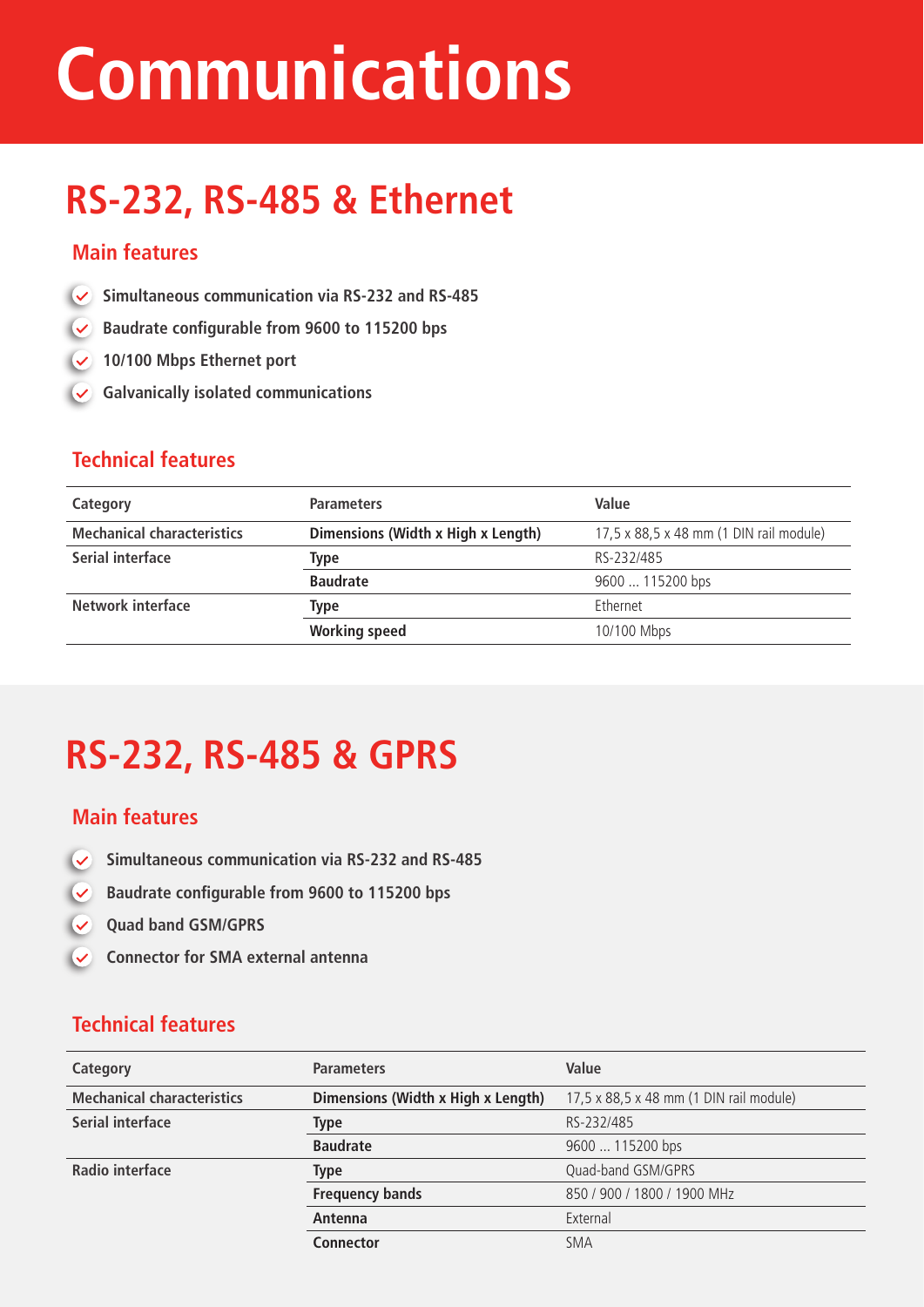### **GPRS (for High Perfomance Embedded)**

#### **Main features**

- **Quad band GSM/GPRS**
- **850 / 900 / 1800 / 1900 MHz**
- Connector for SMA external antenna
- **Low cost CPU for edge computing applications (optional)**

| Category                          | <b>Parameters</b>                  | Value                                   |
|-----------------------------------|------------------------------------|-----------------------------------------|
| <b>Mechanical characteristics</b> | Dimensions (Width x High x Length) | 17,5 x 88,5 x 48 mm (1 DIN rail module) |
| Radio interface                   | Type                               | Quad-band GSM/GPRS                      |
|                                   | <b>Frequency bands</b>             | 850 / 900 / 1800 / 1900 MHz             |
|                                   | Antenna                            | External                                |
|                                   | <b>Connector</b>                   | <b>SMA</b>                              |
|                                   |                                    |                                         |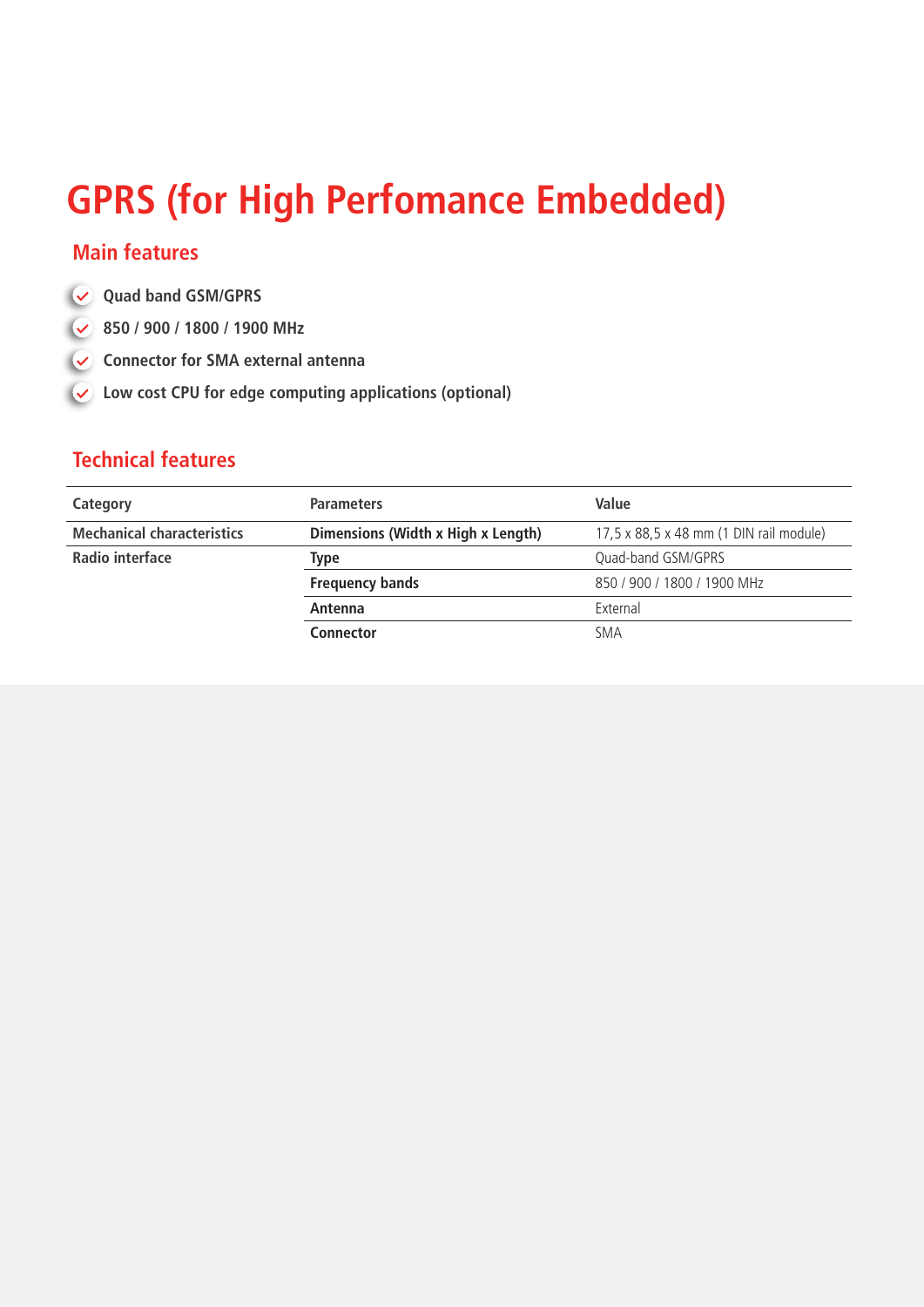# **Metering & Control**

## **Three-phase energy meter**

#### **Main features**

- **Active and reactive energy, power, voltage, current, frequency and cos phi**
- **4 quadrant measure including single and three phase parameters**
- **Precision of class 1 active and class 2 reactive**
- **Indirect measurement through current transformers. Split and closed core.**

#### **Technical features**

| Category                          | <b>Parameters</b>                  | Value                                   |
|-----------------------------------|------------------------------------|-----------------------------------------|
| <b>Mechanical characteristics</b> | Dimensions (Width x High x Length) | 35 x 88,5 x 48 mm (2 DIN rail module)   |
| <b>Measurement circuit</b>        | <b>Current inputs</b>              | Indirect                                |
|                                   | <b>Metering capacity</b>           | 1 Three-phase / 3 Single-phase circuits |
|                                   | <b>Current transformer</b>         | ln/1A                                   |
|                                   | Voltage and current wire section   | $2,5$ mm <sup>2</sup>                   |
| <b>Precision class</b>            | <b>Precision</b>                   | Class 1 active and class 2 reactive     |

### **Double three-phase energy meter**

#### **Main features**

- $\sqrt{2}$ **Active and reactive energy, power, voltage, current, frequency and cos phi**
- **4 quadrant measure including single and three phase parameters**
- **Precision of class 1 active and class 2 reactive measuring two three-phase or six single-phase circuits**
- $\overline{\mathbf{v}}$ **Indirect measurement through current transformers. Split and closed core.**

| Category                          | <b>Parameters</b>                  | Value                                   |
|-----------------------------------|------------------------------------|-----------------------------------------|
| <b>Mechanical characteristics</b> | Dimensions (Width x High x Length) | 35 x 88,5 x 48 mm (2 DIN rail module)   |
| Signal relays                     | <b>Current inputs</b>              | Indirect                                |
|                                   | <b>Metering capacity</b>           | 2 Three-phase / 6 Single-phase circuits |
|                                   | <b>Current transformer</b>         | ln/1A                                   |
|                                   | Voltage and current wire section   | $2.5 \text{ mm}^2$                      |
| <b>Precision class</b>            | <b>Precision</b>                   | Class 1 active and class 2 reactive     |
|                                   |                                    |                                         |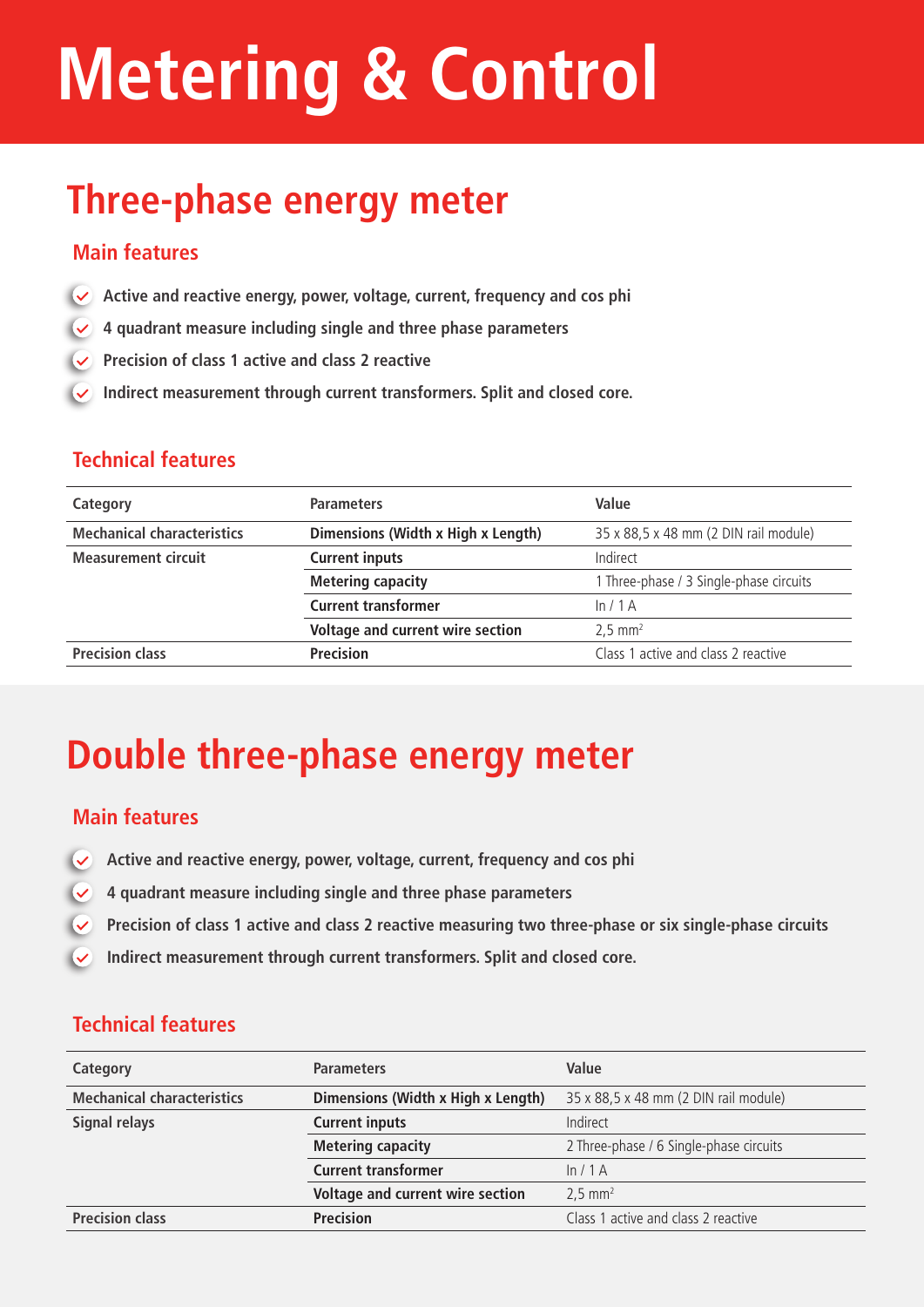## **5 Digital inputs and 2 Power relays**

#### **Main features**

- $\overline{\mathbf{v}}$ **Configurable as dry contact (w/o internal tension) or wet contact (with internal tension)**
- $\sqrt{2}$ **Inputs activation via external 0-24 VDC signal or internal ±12 VDC power supply (for PNP or NPN sensors)**
- **Working modes: input, pulse counter and pulse width time counter. Pulse capturing up to 1 ms**
- **Maximum activation current of the relays of 6A**

#### **Technical features**

| Category                          | <b>Parameters</b>                  | Value                                       |
|-----------------------------------|------------------------------------|---------------------------------------------|
| <b>Mechanical characteristics</b> | Dimensions (Width x High x Length) | 17,5 x 88,5 x 48 mm (1 DIN rail module)     |
| <b>Digital inputs</b>             | Type, number and voltage           | 5 digital inputs 0-24 Vdc                   |
|                                   | Minimum voltage and current        | 0 Vdc / 160 µA                              |
|                                   | <b>Maximum voltage and current</b> | 30 Vdc / 12 mA                              |
|                                   | Input sensitivity                  | 0-7 Vdc: 0; 8-30 Vdc: 1                     |
|                                   | <b>Minimum pulse duration</b>      | $1 \text{ ms}$                              |
|                                   | <b>Counters</b>                    | Counters of 32 bits / Max. frequency 250 Hz |
| <b>Relay outputs</b>              | <b>Type</b>                        | NO.                                         |
|                                   | <b>Max. operating parameters</b>   | 6A, 250VAC, cos=1, 70 $^{\circ}$ C          |

## **10 Digital inputs**

#### **Main features**

- $\overline{\mathsf{v}}$ **Configurable as dry contact (w/o internal tension) or wet contact (with internal tension)**
- $\overline{\mathbf{v}}$ **Inputs activation via external 0-24 VDC signal or internal ±12 VDC power supply (for PNP or NPN sensors)**
- **Working modes: input, pulse counter and pulse width time counter. Pulse capturing up to 1 ms**  $\checkmark$
- $\overline{\mathbf{v}}$ **Pulse capturing up to 1 ms**

| Category                          | <b>Parameters</b>                  | Value                                     |
|-----------------------------------|------------------------------------|-------------------------------------------|
| <b>Mechanical characteristics</b> | Dimensions (Width x High x Length) | 17,5 x 88,5 x 48 mm (1 DIN rail module)   |
| <b>Digital inputs</b>             | Type, number and voltage           | 10 digital inputs 0-24 Vdc                |
|                                   | Minimum voltage and current        | 0 Vdc / 160 µA                            |
|                                   | <b>Maximum voltage and current</b> | 30 Vdc / 12 mA                            |
|                                   | Input sensitivity                  | 0-7 Vdc: 0; 8-30 Vdc: 1                   |
|                                   | <b>Minimum pulse duration</b>      | 1 ms                                      |
|                                   | <b>Counters</b>                    | 10 counters of 32 bits / Freq. max 250 Hz |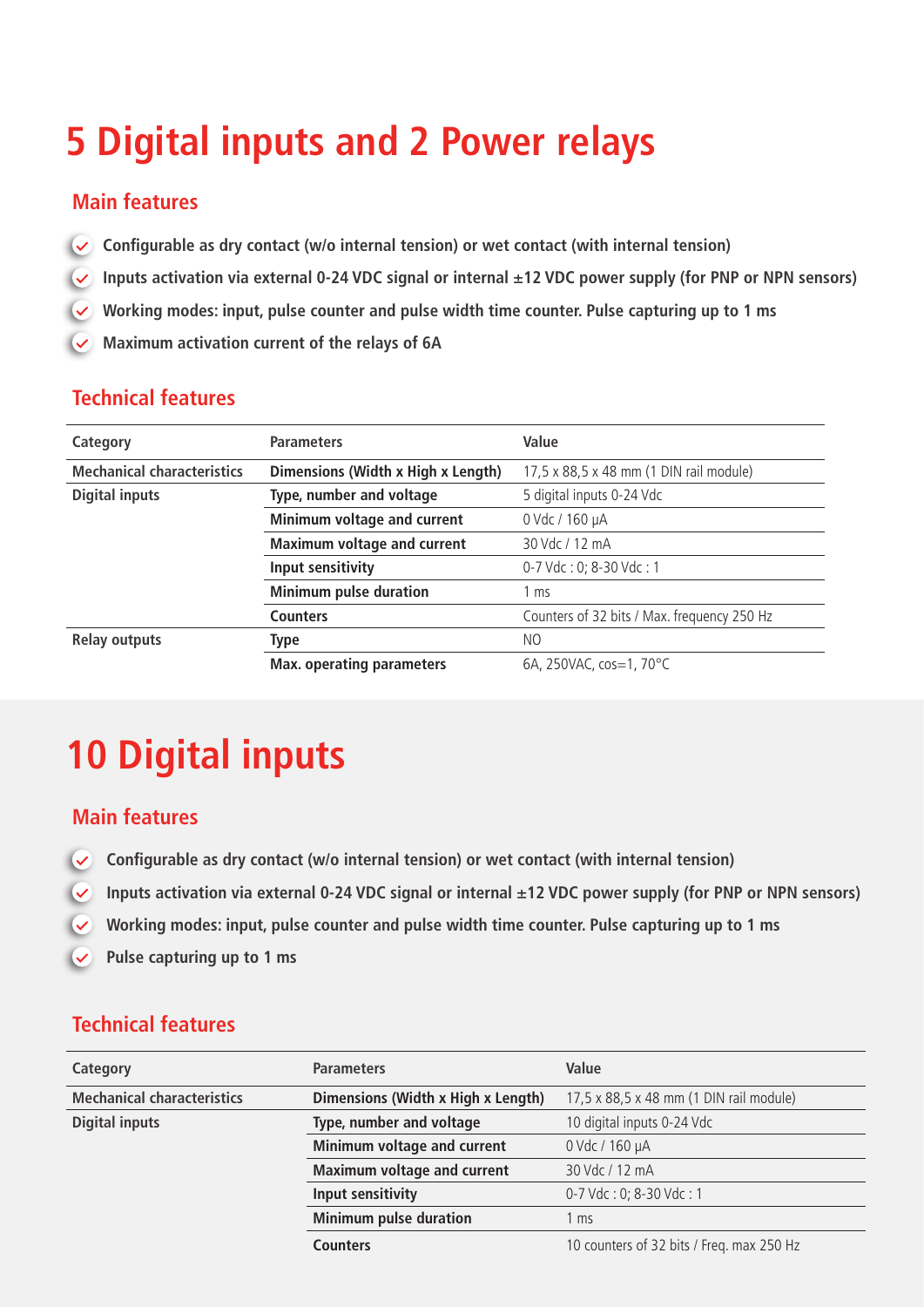## **7 Analogue inputs and 2 Power relays**

#### **Main features**

- **Analogue inputs with 4096 points of resolution**
- **Configurable as 0...10 V / 0...20 mA or 4...20 mA**
- **Maximum activation current of the relays of 6A**  $\overline{\mathsf{v}}$
- **Combine actuation with monitoring in the same module**  $\overline{\mathbf{v}}$

#### **Technical features**

| Category                          | <b>Parameters</b>                  | Value                                      |
|-----------------------------------|------------------------------------|--------------------------------------------|
| <b>Mechanical characteristics</b> | Dimensions (Width x High x Length) | 17,5 x 88,5 x 48 mm (1 DIN rail module)    |
| Analogue inputs                   | Number, type and range             | 6 analogue inputs 010 V / 020 mA or 420 mA |
|                                   | <b>Transducer resolution</b>       | 12 bits (4096 points)                      |
| <b>Relay outputs</b>              | Type                               | NO.                                        |
|                                   | <b>Max. operating parameters</b>   | 6 A, 250 Vac, cos=1, 70 °C                 |

### **12 Analogue inputs**

#### **Main features**

- **Analogue inputs with 4096 points of resolution**  $\overline{\mathbf{v}}$
- **Configurable as 0...10 V / 0...20 mA or 4...20 mA**
- $\overline{\mathcal{L}}$ **Ideal for aplications of humidity, level and pressure monitoring**
- **Maximum accuracy with resolution of 4096 points**  $\overline{\mathbf{v}}$

| Category                          | <b>Parameters</b>                  | Value                                      |
|-----------------------------------|------------------------------------|--------------------------------------------|
| <b>Mechanical characteristics</b> | Dimensions (Width x High x Length) | 17,5 x 88,5 x 48 mm (1 DIN rail module)    |
| Analogue inputs                   | Number, type and range             | 6 analogue inputs 010 V / 020 mA or 420 mA |
|                                   | <b>Transducer resolution</b>       | 12 bits (4096 points)                      |